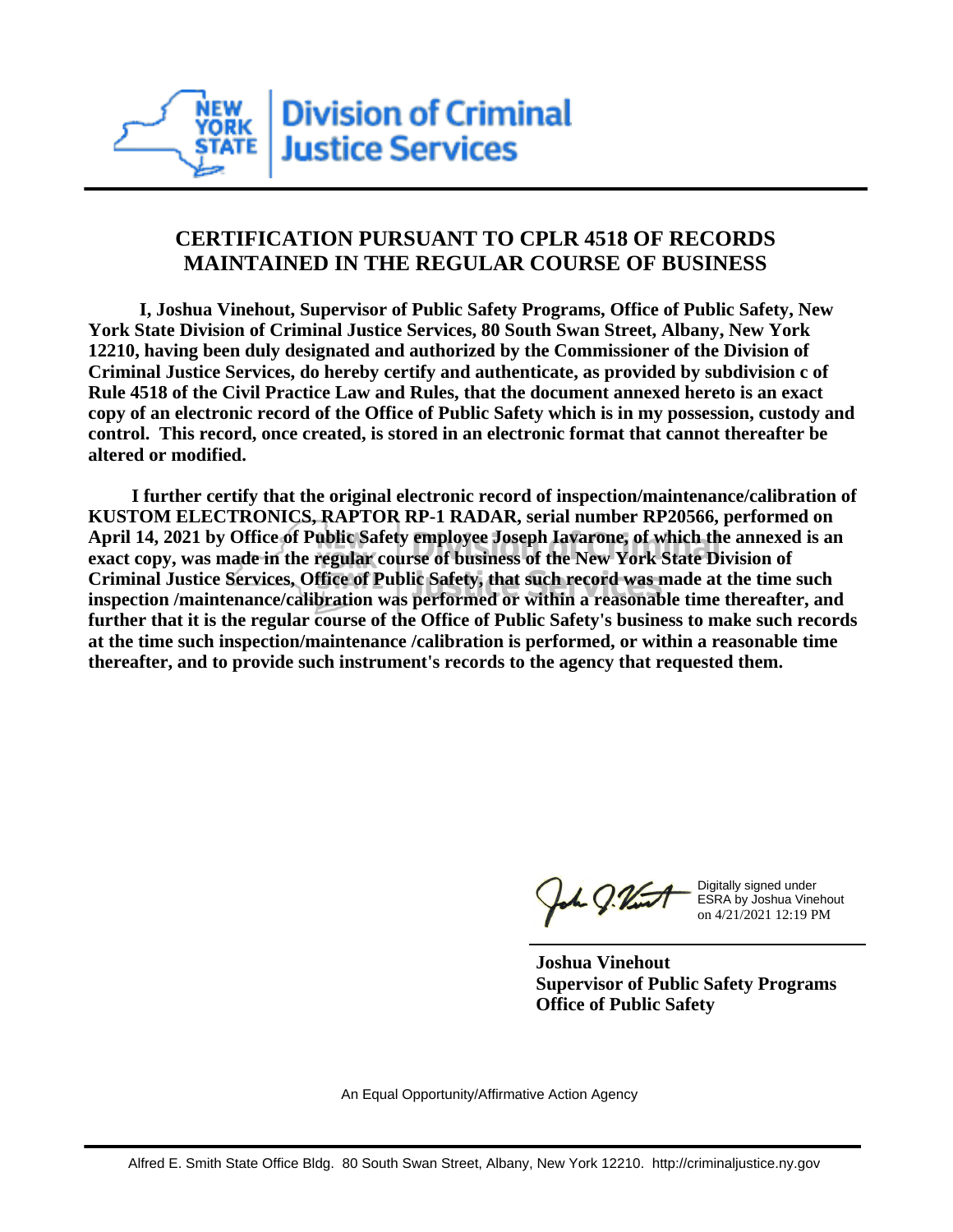## **RADAR RECORD OF INSPECTION / MAINTENANCE / CALIBRATION**

## **Name of Submitting Agency: Stony Point Town Police Department Manufacturer: KUSTOM ELECTRONICS Model: RAPTOR RP-1 Date: April 14, 2021 Serial Number: RP20566**

 **I hereby certify that KUSTOM ELECTRONICS RADAR, model RAPTOR RP-1, serial number RP20566/ / RK27619 / / RK27620, has been calibrated using standards whose accuracies are established by the National Bureau of Standards, or have been derived by the ratio type of self calibration techniques. Calibration has been effected by controlled tests performed on the date indicated above.**

| <b>Test No</b> | <b>Internal Standard</b>                   | <b>Test Result</b> |
|----------------|--------------------------------------------|--------------------|
|                | <b>PAS MPH</b>                             | <b>PAS MPH</b>     |
| <b>Test No</b> | <b>Certification Standard (Stationary)</b> | <b>Test Result</b> |
|                | 65 MPH                                     | 65 MPH             |
|                | 35 MPH<br>YORK                             | <b>35 MPH</b>      |
| <b>Test No</b> | <b>Certification Standard (Moving)</b>     | <b>Test Result</b> |
|                | 65 MPH                                     | <b>30 MPH</b>      |
|                | 35 MPH                                     |                    |

**Turning Fork Certification / Date of Certification: April 14, 2021**

| <b>Serial Number</b> | Frequency | <b>Test Result</b> |
|----------------------|-----------|--------------------|
|                      | 4734 HZ   | 65 MPH             |

**The above stated tuning fork has been tested and found to oscillate at 4734 Hertz. It will cause a calibration signal of 65 MPH when used with a Doppler traffic radar operating at 24,150 Mhz.**

| <b>Serial Number</b> | <b>Frequency</b> | <b>Test Result</b> |
|----------------------|------------------|--------------------|
| 67427                | 2545 HZ          | 35 MPH             |

**The above stated tuning fork has been tested and found to oscillate at 2545 Hertz. It will cause a calibration signal of 35 MPH when used with a Doppler traffic radar operating at 24,150 Mhz.**

 **I further certify that the entries made in these records were made at the time that the inspection /maintenance/calibration of the above identified RADAR was performed, or within a reasonable time thereafter.**

 *page 1 of 2* 

Digitally signed under ESRA by Joseph Iavarone on 4/14/2021 2:01 PM

**Joseph Iavarone Highway Safety Equipment Technician Office of Public Safety**

**\_\_\_\_\_\_\_\_\_\_\_\_\_\_\_\_\_\_\_\_\_\_\_\_\_\_\_\_\_\_\_\_\_\_\_\_\_**